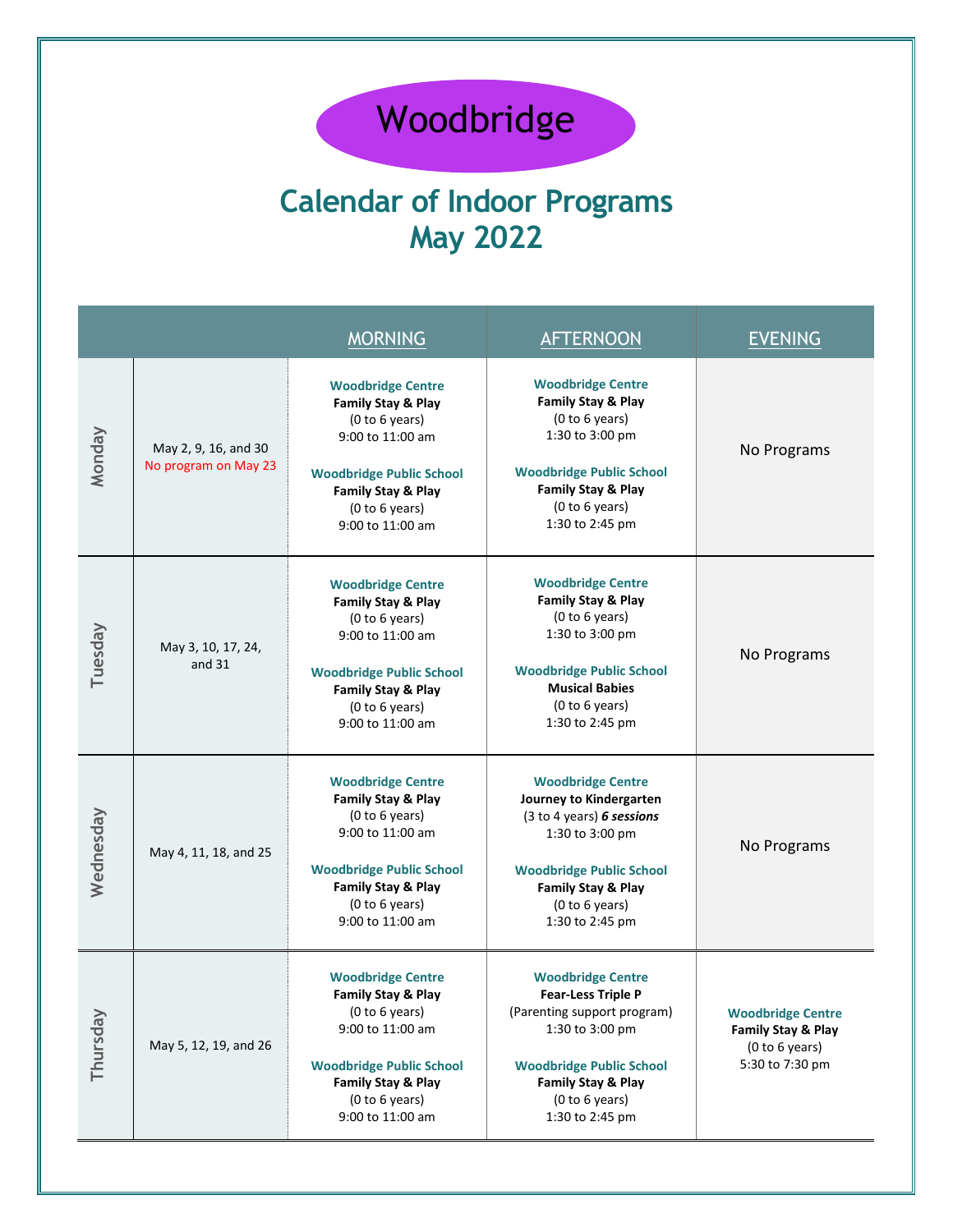| Friday   | May 6, 12, 20, and 27                     | <b>Woodbridge Centre</b><br><b>Family Stay &amp; Play</b><br>(0 to 6 years)<br>9:00 to 11:00 am<br><b>Woodbridge Public School</b><br><b>Family Stay &amp; Play</b><br>(0 to 6 years)<br>9:00 to 11:00 am | No Programs | No Programs |
|----------|-------------------------------------------|-----------------------------------------------------------------------------------------------------------------------------------------------------------------------------------------------------------|-------------|-------------|
| Saturday | May 7, 13, and 28<br>No program on May 21 | <b>Woodbridge Centre</b><br><b>Family Stay &amp; Play</b><br>(0 to 6 years)<br>9:00 to 11:00 am                                                                                                           | No Programs | No Programs |